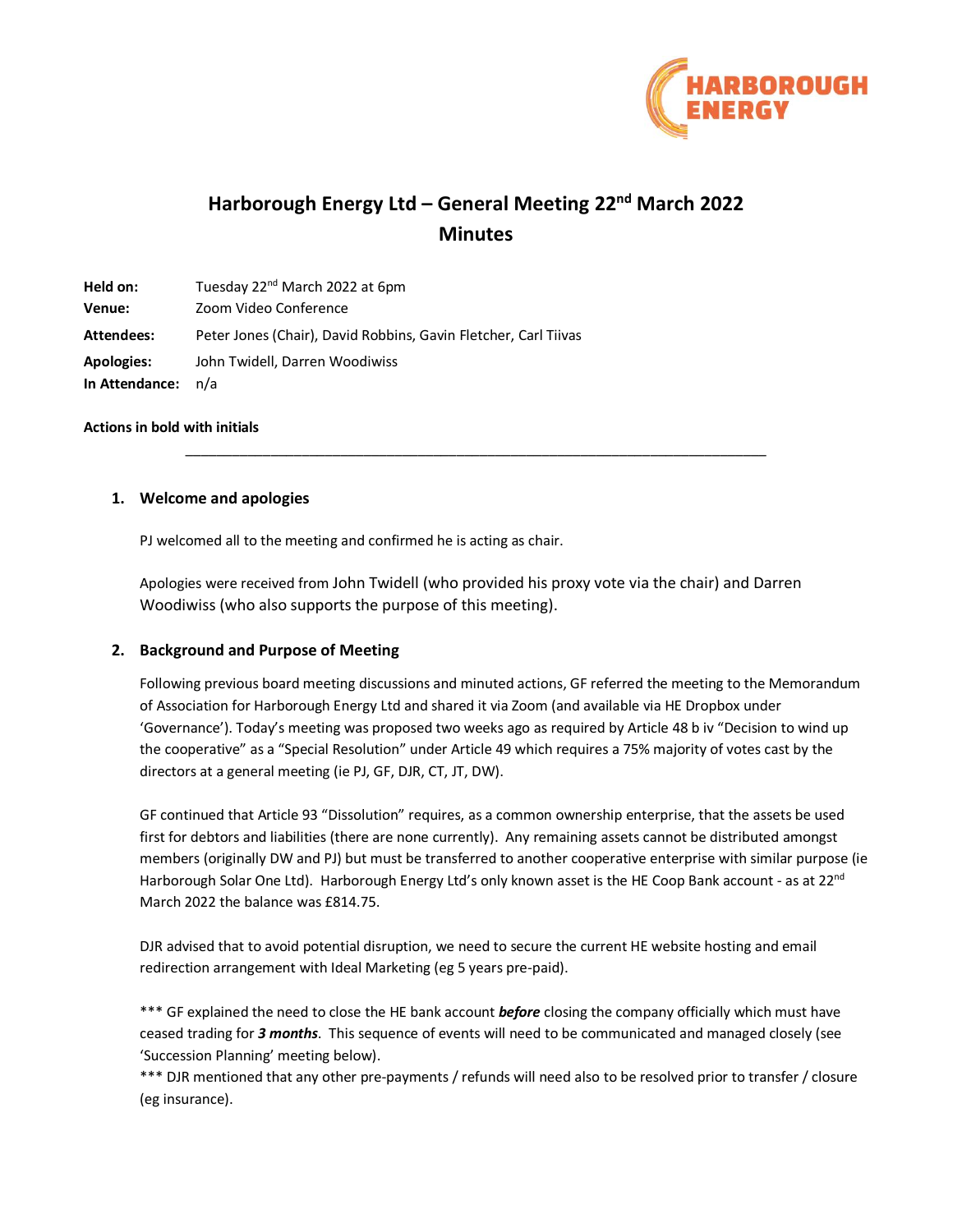\*\*\* GF summarized saying that final income from Street Home Solutions (SHS) will need to be received (cut off due  $31<sup>st</sup>$  March), final asset balance transferred (to HS1) with any 'string's attached (eg hosting) so we can close the HE bank account and then complete the formal winding up and dissolution of HE Ltd.

**Note:** GF is formally notifying **Harborough District Council** and our other Warm / Healthy Homes partners of the closure of HE Ltd (in line with our previous Board decision regarding the councils working directly with Street Home Solutions). It was agreed after the meeting that **GF will also inform Master Accounting** – so they can assist with the process. **Action: GF**

*[MAS will need to assist with the process, as / when identified by GF - eg online notices to Companies House, responding to ongoing Warm Homes and other HE related queries.]*

# **3. Proposal to dissolve Harborough Energy Limited**

PJ proposed to dissolve Harborough Energy Limited.

The proposal was **agreed unanimously** - with the directors acknowledging this is conditional on the sequence of required steps having been confirmed (as marked above with \*\*\*).

# 4. **Action Points not covered in Agenda**

# N/A

# **5. Harborough Energy Ltd – Succession Planning Meeting (Tuesday 3<sup>rd</sup> May 2022)**

As highlighted by GF and DJR above (\*\*\*), we will need to follow the formal closure steps in sequence and deal with the transfer of roles and duties. This meeting will be held to cover areas such as:

- Cancelling Insurance / finalising Accounts by MAS / Master Accounting
- Continuity of HE Website / email redirection (5yr via Ideal)
- Closing Bank Account transfer of assets to Harborough Solar One (HS1)
- Councils / Warm Homes transfer to SHS
- Formal closure with Companies House ('Voluntary Strike Off') and HMRC by Master Accounting / MAS
- Roles & responsibilities transfer to HS1 directors
- ICO Reg / DP Director transfer to HS1 director
- Harborough Energy Brand / Group (informal)
- Ongoing Email management / response [\(HE@Gmail.com\)](mailto:HE@Gmail.com) by MAS
- Ongoing HE Website content management and HE Social Media (Twitter/FB) by whom?

Directors are asked to consider the above and identify any other areas they feel need to be addressed.

# **6. Any Other Business**

The clarity of directors' roles now being solely within Harborough Solar One and the future of Harborough Energy as a brand or informal group was briefly considered and will be picked up at the next meetings.

The meeting was closed at 6:20pm.